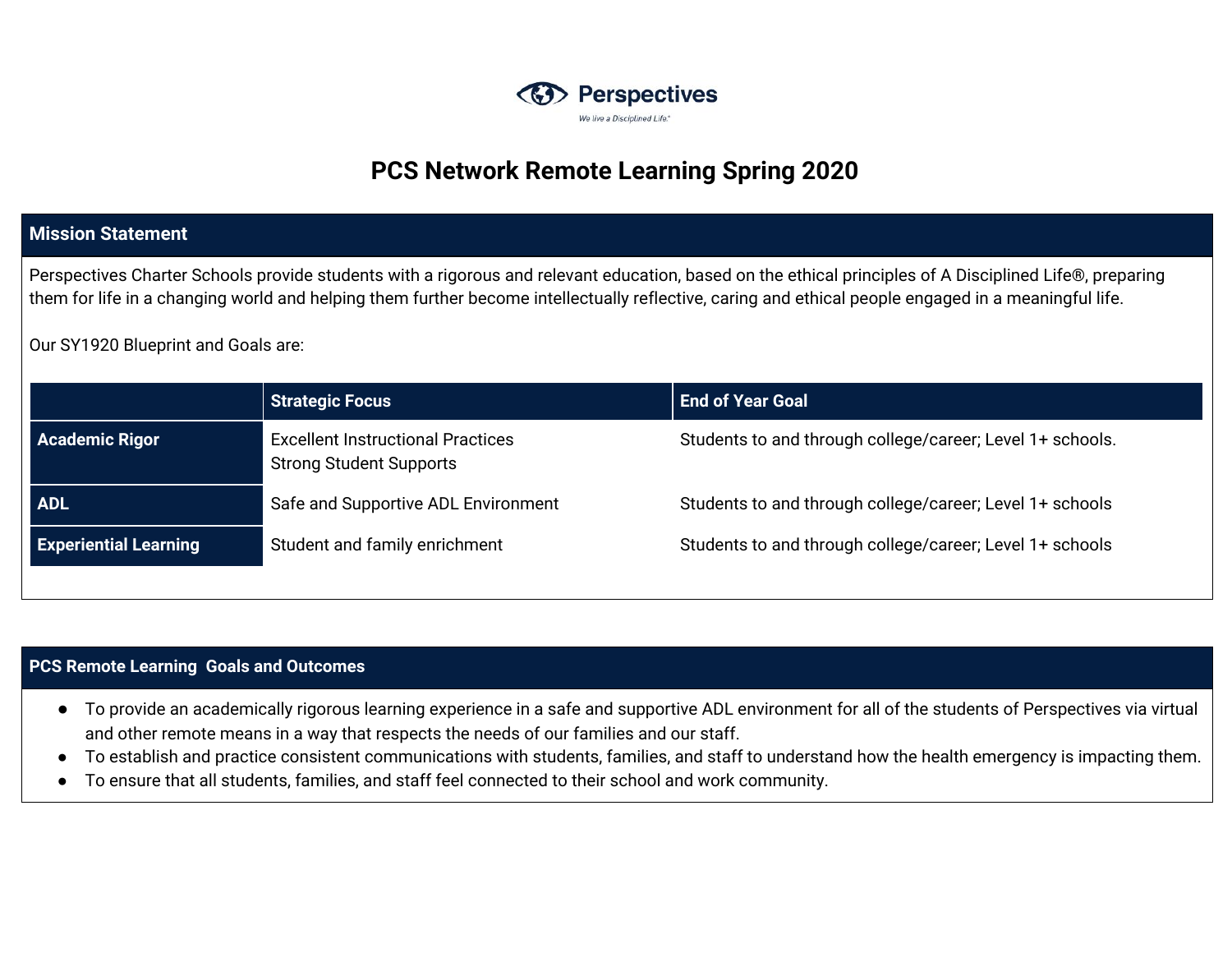| <b>Remote Learning Model</b>                                                                                                |  |  |  |  |
|-----------------------------------------------------------------------------------------------------------------------------|--|--|--|--|
|                                                                                                                             |  |  |  |  |
| Teachers/Staff are able to work/teach full-time from home                                                                   |  |  |  |  |
| Run school remotely during normal hours while minimizing the change and narrowing the focus.                                |  |  |  |  |
| Print materials for students who do not have a computer/ internet at home and run the program via phone and<br>paper copies |  |  |  |  |
|                                                                                                                             |  |  |  |  |

# **Systems and Procedures SY1920: Communication Systems**

The Perspectives Network Leadership approved and communicated the transition to Remote Learning in alignment to State/City guidelines. The communication plan is as follows:

- CEO initiates
- School Phone Trees
	- Robo Calls to Staff and Families
	- Emails to Staff and Families
- PCS School Leadership Teams
	- Communication to Staff, Students, and Families: first and on-going.

# Ongoing and Regular Communication Systems During Remote Learning involves:

- PCS Leadership Team
	- Collaborative Network Communication Draft and Approved by CEO
	- Network Communications
		- From CEO to Staff
		- From Principals to Staff
	- Weekly Network Leadership Meeting
- PCS School Leadership Teams
	- Communication to Staff, Students, and Families: first and on-going.
- Zoom Meetings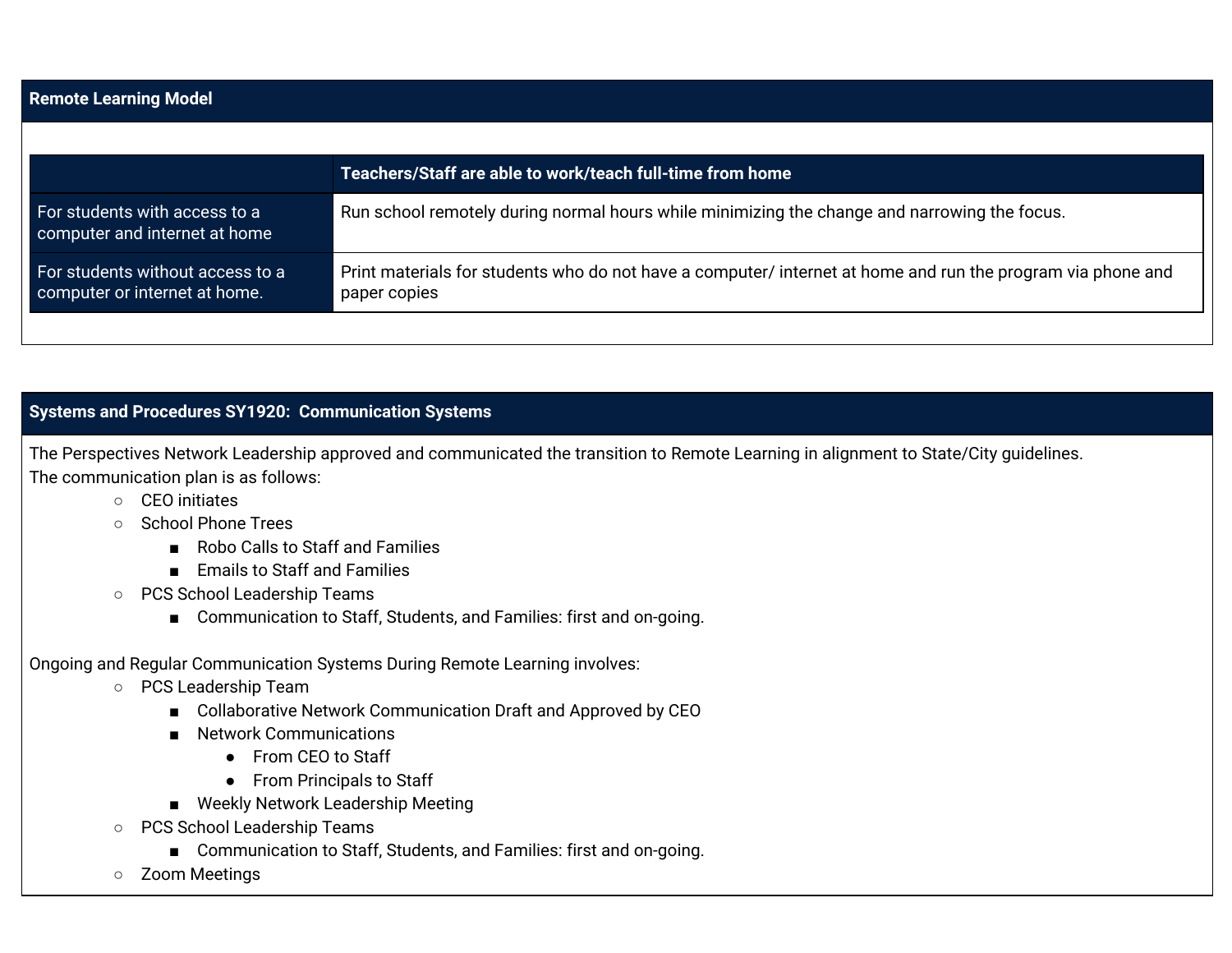- School Leaders + Staff
- School Leaders + Parents
- School Leaders + Students

### **Teacher and Staff Collaboration and Professional Development**

Teachers and Staff will engage in ongoing collaboration and professional development through the following ways:

- School Leaders: Weekly Staff Meetings for Collaboration and Communication.
- Culture Teams: Weekly/bi-weekly culture team meetings for collaboration and professional development.
- Instructional Leaders: Weekly/Bi-weekly content team meetings for collaboration and professional development.
- Instruction Leaders: Weekly/Bi-Weekly one-on-one coaching meeting with teachers for feedback and professional development.
- Asynchronous: Professional development via webcasts and other recorded tools with follow-up from leaders--ongoing.
- Synchronous: Professional development for PCS Network Staff: May and June.

### **Digital Tools for Remote Learning**

The following tools will be utilized for Remote Learning:

- Google Classroom
	- Used for core classes and electives
	- Teacher facilitated for assigning work, giving feedback, and grading
	- Mix of recorded instruction and instructional resources
- **Summit** 
	- Used for core classes and electives
	- Teacher facilitated for assigning work, giving feedback, and grading
	- Recorded instruction
- Zoom
	- Used for core classes and electives
	- Teacher facilitated for assigning work, giving feedback, and grading
	- Mix of recorded instruction and instructional resources
	- Virtual office hours
	- Virtual tutoring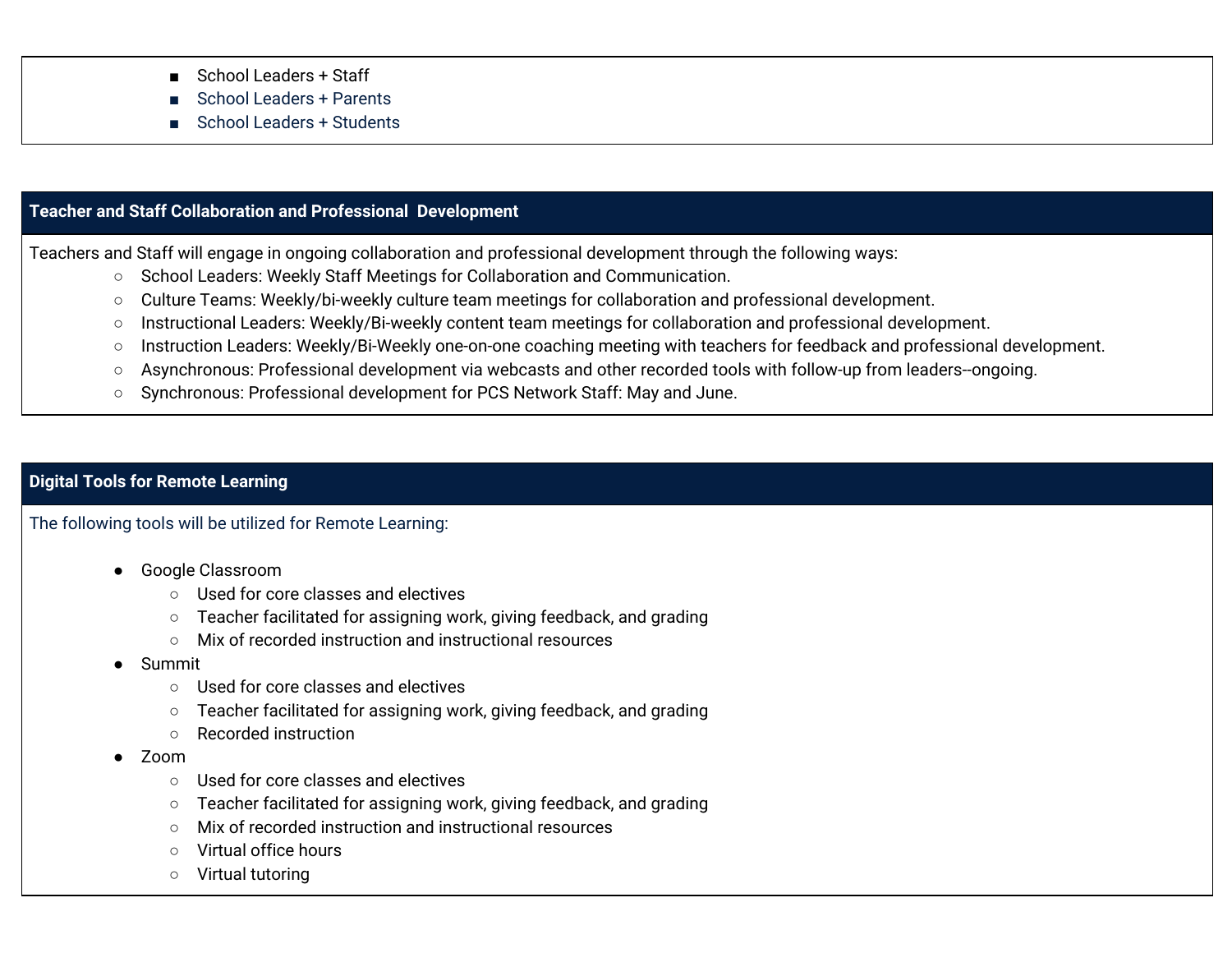### **Remote Learning Technology and Tech Support**

Perspectives recognizes the digital divide within our community and has, and will continue to, take steps to provide PCS students and families in need with devices and internet access. If students are in need of assistant with devices, they may email [familysupports@pcsedu.org](mailto:familysupports@pcsedu.org). If students are in need of technical assistance, they can reach out to [it@pcsedu.org](mailto:it@pcsedu.org).

### **Remote Learning Pacing Implementation Plan**

The following outlines the remote learning pacing implementation plan at Perspectives:

- **●** March 16, 2020:
	- PCS shared Remote Learning expectations with students and surveyed students technology needs. Students were provided digital options (Google Classroom) and non-digital (Packets) for two weeks. Students were given introduction and training to Google Classroom usage and navigation.
	- PCS provided training to teachers and staff about Remote Learning tools (Google Classroom and Zoom) and established Remote Learning work expectations.
- March 17-20 2020
	- PCS established our mentor check-in systems with students and families, and set-up tracking documents.
	- PCS worked with teachers and staff to plan and train for extended Remote Learning:
		- Technology to Students
		- Google Classroom Content
		- Instructional Strategies and Zoom
- March 23-April 1 2020:
	- PCS worked with teachers and staff to plan and train for extended Remote Learning:
		- Technology to Students
		- Google Classroom Content
		- Instructional Strategies and Zoom
	- PCS worked with families to prepare for Remote Learning Implementation
		- Email/Letter Communications
		- Zoom Meetings and Trainings for Families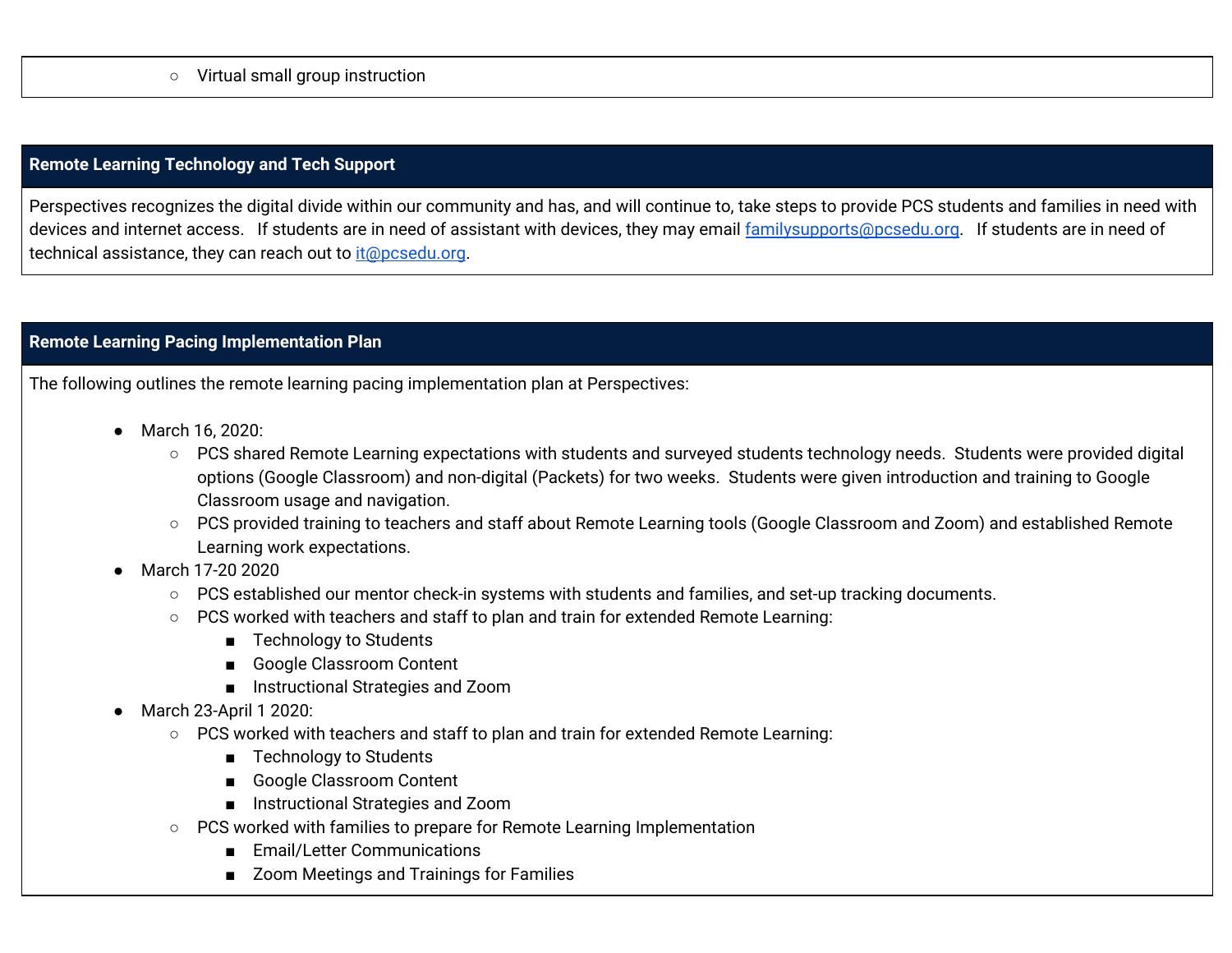# ■ Zoom Meetings and Training for Students

| Week of March 30, 2020                                                                                                                                                                                                                                                        | Week of April 6, 2020                                                                                                                                                                                        | Week of April 13, 2020                                                                                                                                                                                                                                                                        | Week of April 20, 2020                                                                                                                                                                                                                                                                                       | Week of April 27, 2020                                                                                                                                                                                                                                                        |
|-------------------------------------------------------------------------------------------------------------------------------------------------------------------------------------------------------------------------------------------------------------------------------|--------------------------------------------------------------------------------------------------------------------------------------------------------------------------------------------------------------|-----------------------------------------------------------------------------------------------------------------------------------------------------------------------------------------------------------------------------------------------------------------------------------------------|--------------------------------------------------------------------------------------------------------------------------------------------------------------------------------------------------------------------------------------------------------------------------------------------------------------|-------------------------------------------------------------------------------------------------------------------------------------------------------------------------------------------------------------------------------------------------------------------------------|
| Communication<br>Letter/Email<br>Communication<br>Mentor -<br>$\bullet$<br><b>Student/Family Phone</b><br><b>Tree</b><br>Zoom Parent Meetings:<br>Grade Level<br><b>Chunked Content:</b><br><b>Remote Learning Plans</b><br>Zoom + Google<br>$\bullet$<br>Classroom: Overview | Communication<br>Letter/Email<br>$\bullet$<br>Communication<br><b>Chunked Content:</b><br><b>Remote Learning Plans</b><br>$\bullet$<br>Zoom + Google<br>$\bullet$<br>Classroom: Usage<br><b>Expectations</b> | <b>Communication</b><br>Letter Communication<br>Mentor-<br><b>Student/Family Phone</b><br><b>Tree</b><br>Zoom Parent Meetings:<br><b>Grade Level</b><br><b>Chunked Content:</b><br>Google Classroom:<br><b>Usage Expectations</b><br><b>Usage Expectations</b><br>Zoom: Usage<br>Expectations | <b>Communication</b><br><b>Letter Communication</b><br>Mentor-<br>$\bullet$<br><b>Student/Family Phone</b><br><b>Tree</b><br>Zoom Parent Meetings:<br><b>Grade Level</b><br><b>Chunked Content:</b><br>Google Classroom:<br>$\bullet$<br><b>Content Completion</b><br>Zoom: Live Classes<br>and Office Hours | <b>Communication</b><br>Letter Communication<br>Mentor-<br><b>Student/Family Phone</b><br><b>Tree</b><br>Zoom Parent Meetings:<br><b>Grade Level</b><br><b>Chunked Content:</b><br>Google Classroom:<br><b>Grading and Feedback</b><br>Zoom: Live Classes<br>and Office Hours |
| <b>Student Expectations:</b><br>Complete daily<br>check-in<br>Engage with mentor<br>Attend grade level<br>meetings                                                                                                                                                            | <b>Student Expectations:</b><br><b>Check Email</b><br>$\bullet$                                                                                                                                              | <b>Student Expectations:</b><br>Complete daily<br>check-in<br>Engage with mentor<br>Attend assigned zoom<br>$\bullet$<br>hours; office hours<br>Practice completing<br>$\bullet$<br>google assignments                                                                                        | <b>Student Expectations:</b><br>Complete daily<br>check-in<br>Engage with mentor<br>Attend assigned zoom<br>hours; office hours<br>Complete google<br>assignments and<br>review feedback                                                                                                                     | <b>Student Expectations:</b><br>Complete daily<br>check-in<br>Engage with mentor<br>Attend assigned zoom<br>hours; office hours<br>Complete google<br>assignments and<br>review feedback                                                                                      |

# **Immediate and Ongoing Student Supports**

Perspectives will make every effort for students to be successful during the period of Remote Learning. Students that have failed Q3 will receive additional support from school staff in order to gain ground in the areas that they are struggling with.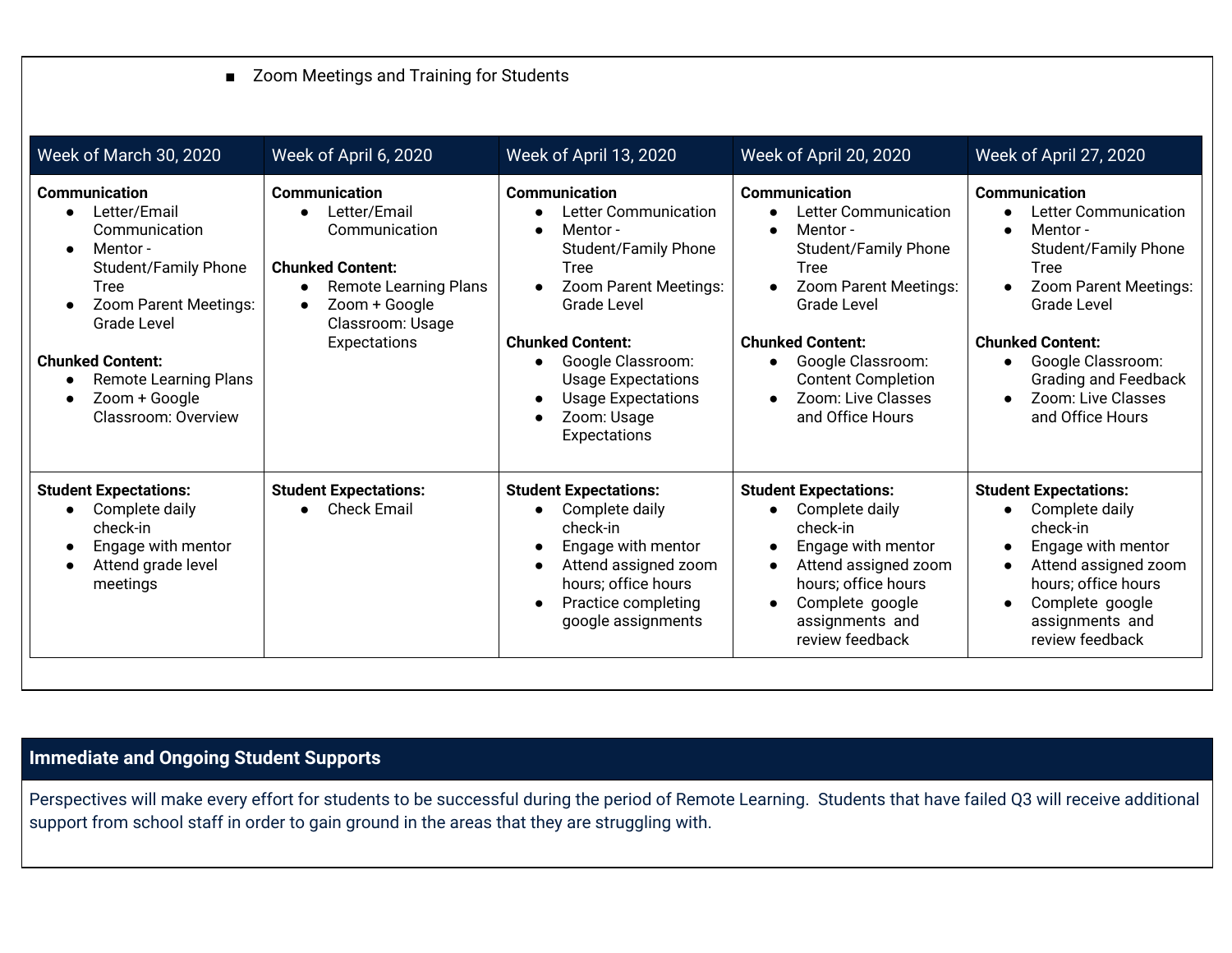Students that are encountering challenges with the demands of remote learning will receive additional support from school staff in order to gain ground in the areas that they are struggling with.

Schools will continue to provide parent training and support on a weekly/bi-weekly basis via virtual zoom sessions and recorded videos in order to provide ongoing support to students..

### **School Counseling Services**

Perspectives has social workers at each campus that are available during the school day to provide social emotional supports to students. Students can contact their school social worker in one of three ways: 1) Through contact via the social worker's school issued email address 2) Through contact via the general Perspectives social work school issued email group [\(socialworkers@pcsedu.org](mailto:socialworkers@pcsedu.org)) or 3) Through calling the school and leaving a voicemail for the school social worker.

Additionally, Perspectives will communicate any and all available social emotional supports to students and families through e-mail updates. Students who need social emotional supports from their social worker can receive this support via email, phone, or through teletherapy.

The Social Workers at each campus are:

Perspectives High School of Technology: Stephanie Young syoung@pcsedu.org Perspectives Leadership Academy: Stephanie Young syoung@pcsedu.org Perspectives Math and Science Academy: Elyssa Paulson epaulson@pcsedu.org Perspectives Rodney D. Joslin: Rodnina Sims-Tate rsims-tate@pcsedu.org

Perspectives also has College Counselors at each campus available during the school day to provide college counseling support to students. Students can contact their school college counselor in one of two ways: 1) Through contact via the college counselors' school issued email address or 2) Through calling the school and leaving a voicemail for the school college counselor.

The College Counselors at each campus are:

Perspectives High School of Technology: Tynesha Parker tparker@pcsedu.org Perspectives Leadership Academy: Stefan Fisher sfisher@pcsedu.org Perspectives Math and Science Academy: Janee Choice jchoice@pcsedu.org Perspectives Rodney D. Joslin: Dorienne Canada-Pendleton dpendleton@pcsedu.org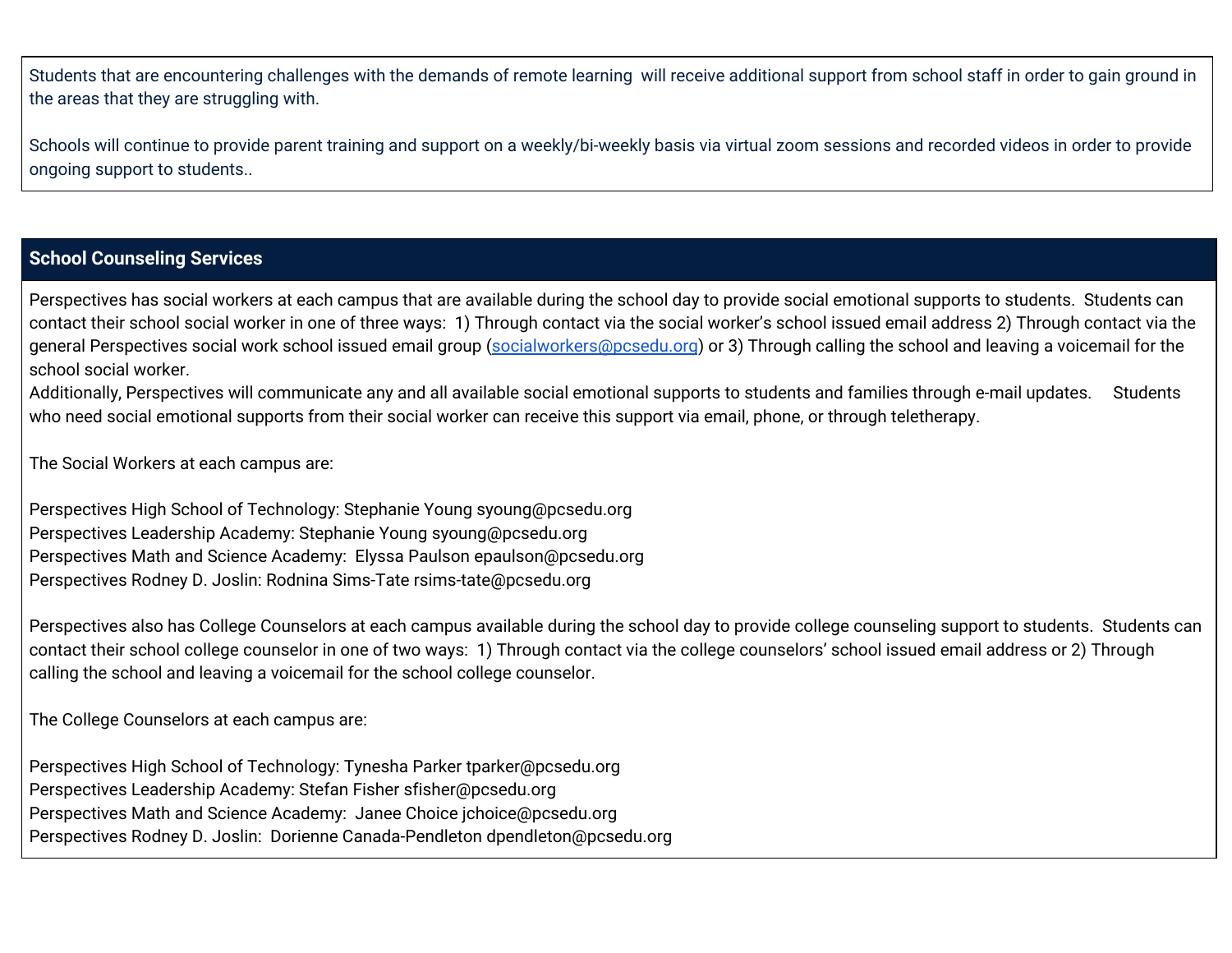### **Students with Disabilities**

Perspectives will ensure that to the extent possible and practical, students with disabilities will receive comparable services and supports during periods of remote learning. Each student will have an individualized remote learning plan that will be drafted in an IEP meeting with the IEP team. In addition, teachers are required to document all work and accommodations offered to students during periods of remote learning. Diverse Learners will be given remote learning work that is rooted in their IEP goals. Grading for diverse learners is subject to change per guidance from both federal and state agencies. Teachers will receive ongoing professional development focused on supporting SWDs on virtual platforms.

Related Service Providers will also provide services to the extent possible and practical. These services will be delivered via email, phone, or Zoom/Google Hangouts.

Individualized Education Plan meetings will continue to take place via Zoom or Google Hangouts. These meetings will be scheduled by the school's Case Manager at a time that is mutually agreed upon, whenever possible. IEP documentation will be sent via email if there is a signed consent on file. If no consent is on file, documentation will be mailed home. The Case Managers are the point of contact for special education at each campus. The Case Managers are:

Perspectives High School of Technology: Neal Schuch nschuch@pcsedu.org Perspectives Leadership Academy: Chelsea Brozovich cbrozovich@pcsedu.org Perspectives Math and Science Academy: Kelli Suh ksuh@pcsedu.org Perspectives Rodney D. Joslin: Janet Lee jlee@pcsedu.org

# **STLS**

Perspectives will ensure that students in temporary living situations will be given access to work during the period of remote learning. STLS Liaisons will work directly with families to make sure that homeless children and youth have all of the materials needed to complete assignments, to provide access to meals, and to ensure the safety and stability of these students. Every effort and support will be made to ensure that students have access and opportunity to participate and complete learning. Meals can be picked up at each Perspectives campus, or can be delivered by arranging deliveries with [familysupports@pcsedu.org.](mailto:familysupports@pcsedu.org) Perspectives will also continue to issue bus cards for STLS students.

The STLS Liaisons at each campus are:

- Perspectives Leadership Academy : Stacy Johnson
- Perspectives High School of Technology: Jamiila Meadows
- Perspectives Math and Science Academy: David Moreno
- Perspectives Rodney D. Joslin: Sedalia Allen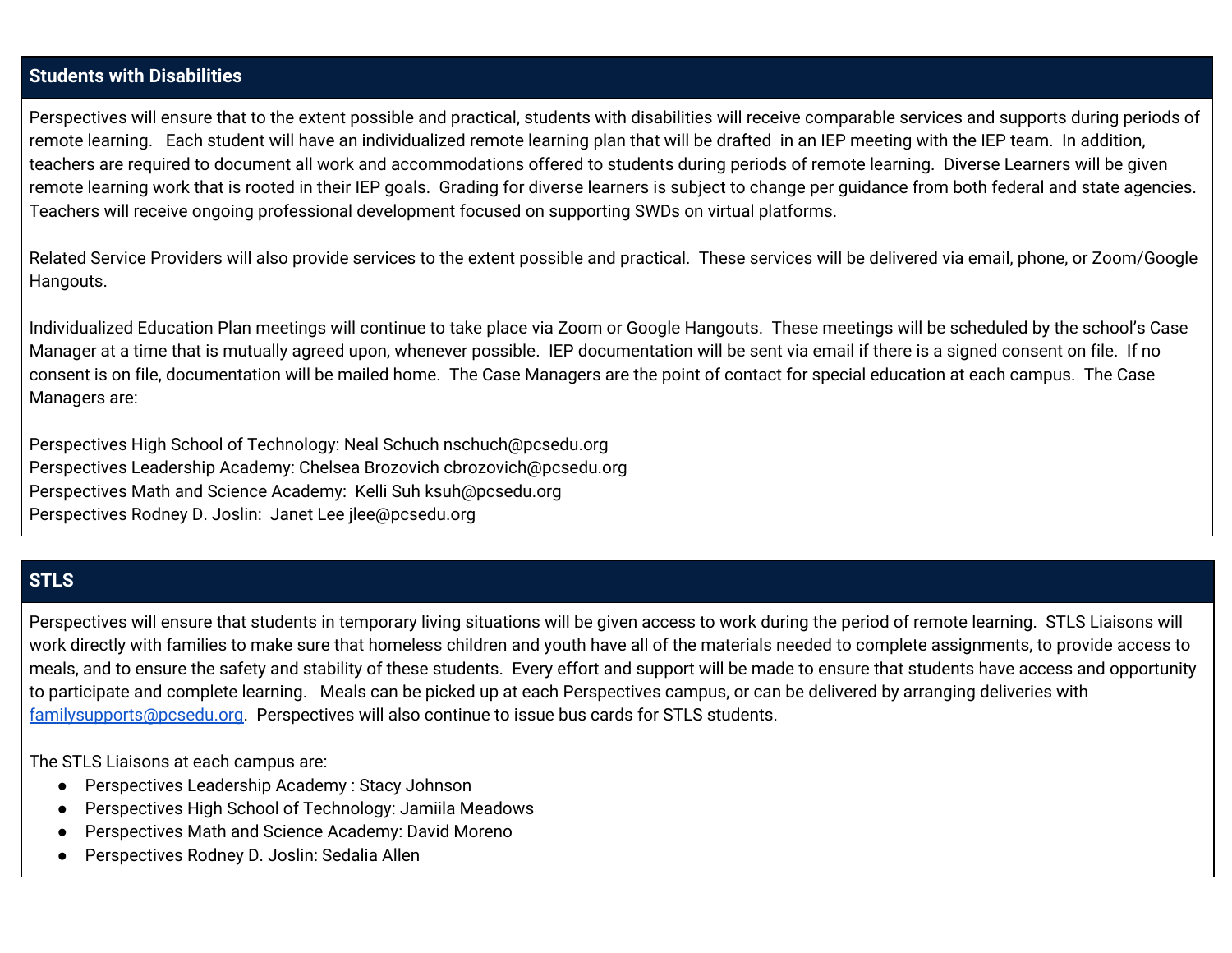### **Remote Learning: Continued Student Engagement and Connection**

The following outlines Perspectives' continued student engagement and connection plans:

**Attendance:** Attendance is the responsibility of students, mentors, school administrators, and office managers. Attendance will primarily be taken via GoogleForm. The attendance links will be sent by the PCS network to students and students will use the same link each day. Each remote learning day the form will be live between 7:00 a.m. and will close at 3:30 p.m. Students are encouraged to check-in every day using the form. Staff will support all students who are not able to use this system with alternatives that fit for the individual student. Weekly attendance will be reviewed and monitored as a way to identify students who are at risk during this time and may require additional support.

**Support System: Attendance via Staff Touch Point:** In the event that a student is unable, for whatever reason, to log-in to their survey, students may attend via a staff touch point (call, text, email, Google Classroom interaction, assignment engagement, etc). Staff will submit attendance on the student behalf via the override built into the GoogleForm for these students.

**Mentor Check-In Systems:** All PCS students are assigned to an adult mentor group during Remote Learning. Mentors perform weekly check-in with students via available means, and track and log student interactions. School leadership teams will review and monitor mentor tracking systems.

**Social Emotional Supports for Mental Health and Wellbeing:** Perspectives will ensure there are social emotional supports available for students' mental health and wellbeing. Please see the section on school counselling services for more information.

### **School Communication Plan**

The school communication plan for Perspectives includes:

**School Email:** An attendance link will be sent daily, as well as communication links to reach out to staff.

**Parent Email/Weekly:** This email will include Important updates regarding school closures, contact information for all staff, as well as responses to frequently asked questions, and a link to do staff/student shout-outs.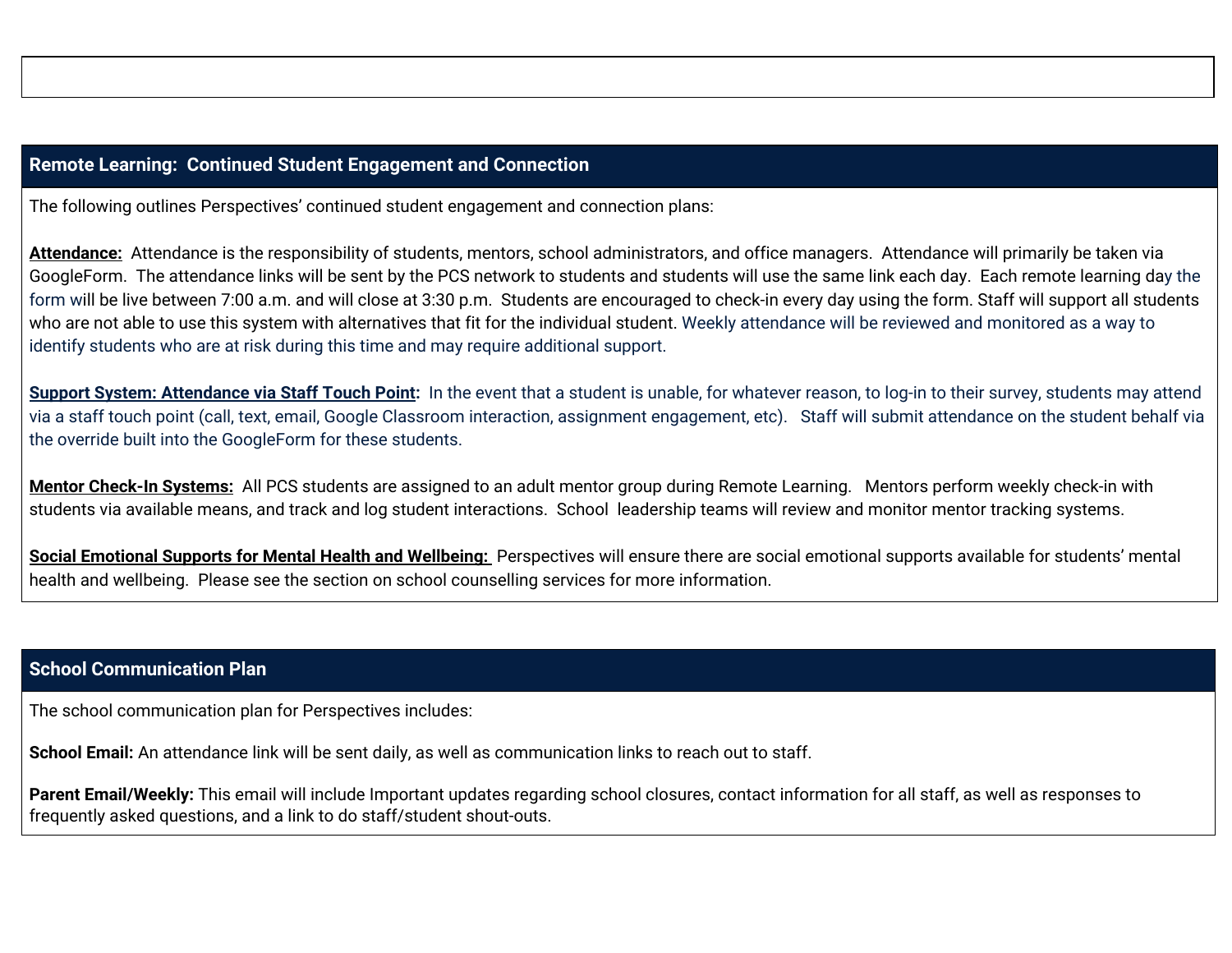# **Instruction: Expectations, Feedback, and Support: Daily Students Learning + Activity Expectations**

| 6-8th Grade           | <b>Weekly Minutes Goal</b> | <b>Learning Materials</b><br><b>Communication Tool</b> | <b>Learning Platforms</b>           | <b>Teacher-Student Communication Plan</b>                                                                              |
|-----------------------|----------------------------|--------------------------------------------------------|-------------------------------------|------------------------------------------------------------------------------------------------------------------------|
|                       | 180-210 Minutes            | Tool:                                                  | iXL<br>$\bullet$                    | <b>Student Feedback:</b>                                                                                               |
| <b>ELA</b>            |                            | Google<br>Classroom                                    | Imagine Math<br><b>Reading Plus</b> | Teachers will provide written weekly feedback to students in<br>Google Classroom on students' work (2-3 times a week). |
|                       | 180-210 Minutes            | Zoom                                                   | Khan Academy                        | Teachers will provide students instruction and support via zoom                                                        |
| <b>Math</b>           |                            | Youtube                                                | Summit                              | content and office hours (2-3 times a week).                                                                           |
|                       | 180-210 Minutes            | Summit                                                 |                                     | Teachers will enter grades in PowerSchool weekly adhering to the<br><b>PCS Remote Learning Grading Policy.</b>         |
| <b>Science</b>        |                            | Posting Frequency:                                     |                                     |                                                                                                                        |
|                       | 180-210 Minutes            | Teachers will post weekly                              |                                     |                                                                                                                        |
| <b>Social Science</b> |                            | lessons on Mondays by<br>7:30 a.m.                     |                                     |                                                                                                                        |
|                       | 60-140 Minutes             |                                                        |                                     |                                                                                                                        |
| <b>ADL</b>            |                            |                                                        |                                     |                                                                                                                        |
|                       | 60-140 Minutes             |                                                        |                                     |                                                                                                                        |
| <b>Electives</b>      |                            |                                                        |                                     |                                                                                                                        |

| 9-12 Grade            | <b>Weekly Minutes Goal</b> | <b>Learning Materials</b><br><b>Communication Tool</b> | <b>Learning Platforms</b>           | <b>Teacher- Student Communication Plan</b>                                                                             |
|-----------------------|----------------------------|--------------------------------------------------------|-------------------------------------|------------------------------------------------------------------------------------------------------------------------|
|                       | 210 Minutes                | Tool:                                                  | iXL<br>$\bullet$                    | <b>Student Feedback:</b>                                                                                               |
| <b>ELA</b>            |                            | Google<br>$\bullet$<br>Classroom                       | Imagine Math<br><b>Reading Plus</b> | Teachers will provide written weekly feedback to students in Google<br>Classroom on students' work (2-3 times a week). |
|                       | 210 Minutes                | Zoom                                                   | Khan<br>$\bullet$                   | Teachers will provide students instruction and support via zoom                                                        |
| <b>Math</b>           |                            | Youtube                                                | Academy                             | content and office hours (2-3 times a week).                                                                           |
|                       | 210 Minutes                | Summit<br>$\bullet$                                    | Summit<br>$\bullet$                 | Teachers will enter grades in PowerSchool weekly adhering to the                                                       |
| <b>Science</b>        |                            | Posting Frequency:                                     |                                     | <b>PCS Remote Learning Grading Policy.</b>                                                                             |
|                       | 210 Minutes                | Teachers will post                                     |                                     |                                                                                                                        |
| <b>Social Science</b> |                            | weekly lessons on<br>Mondays by 7:30 a.m.              |                                     |                                                                                                                        |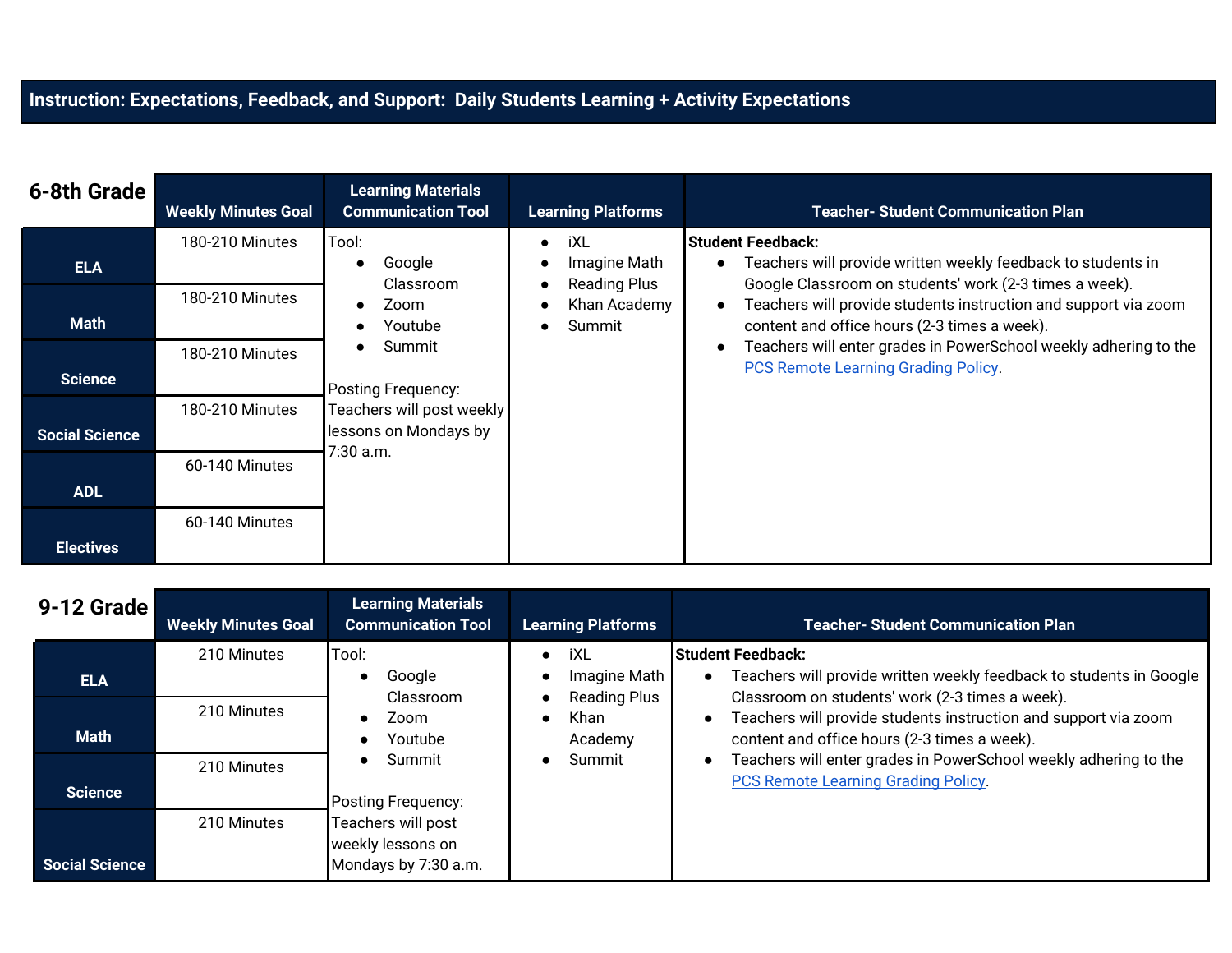|                          | 140 Minutes |  |  |  |
|--------------------------|-------------|--|--|--|
| --<br>Electives <b>'</b> |             |  |  |  |

| <b> Teachers</b> | <b>Daily Minutes Goal</b>                                                                                                                                                                                                                                                                                                                                                               | <b>Assignments Expectations</b>                                                                                                                                                                                                                                                                                                                                                                                                                                                                                                                                                                                            | <b>Weekly Meetings</b>                                                                          | <b>Special Education</b><br><b>Teachers</b>                                                                                                                                                |
|------------------|-----------------------------------------------------------------------------------------------------------------------------------------------------------------------------------------------------------------------------------------------------------------------------------------------------------------------------------------------------------------------------------------|----------------------------------------------------------------------------------------------------------------------------------------------------------------------------------------------------------------------------------------------------------------------------------------------------------------------------------------------------------------------------------------------------------------------------------------------------------------------------------------------------------------------------------------------------------------------------------------------------------------------------|-------------------------------------------------------------------------------------------------|--------------------------------------------------------------------------------------------------------------------------------------------------------------------------------------------|
|                  | 120 Minutes of direct<br>$\bullet$<br>interaction with students by<br>means of tutoring sessions,<br>direct instruction, Zoom<br>Office Hours, etc.<br>120 Minutes of<br>Planning/Professional Work<br>Hours by means of providing<br>students with resources,<br>creating/ uploading videos for<br>platforms, planning, office<br>hours, mentor duties - ie:<br>calling students, etc. | Two-Four assignments each week (45-60<br>minutes each) with Instructional Resources<br>posted by Monday at 7:30 a.m. (Resource<br>Examples include - Teacher created Video,<br>hyperlinks to Khan Video, Discussion Boards,<br>PowerPoints, etc.)<br>Learning assignments should be aligned to<br>quarter 4 standards (which can found by<br>following your Q4 curriculum map found in the<br><b>PCS</b> curriculum folder)<br>Assignments should be varied each<br>week: projects, enrichment, skills,<br>direct instruction, etc.<br>Teachers are NOT responsible for<br>creating hard copies of packets for<br>students | Staff Meetings- 3:00<br>p.m.-Tuesdays<br>IL Check-Ins: Weekly<br>Content/Grade Level:<br>Weekly | Co-Teacher<br>Responsibilities:<br>Modify Work<br>Assist with Grading<br>Self-Contained<br>Responsibilities:<br>Plan for<br>self-contained<br>classes using<br>information to the<br>left. |

# **Non-Digital Remote Learning Plan**

**Bi-weekly Activity Packets for all Content Areas:** Perspectives has created two-week packets filled with engagement activities for students to complete throughout the closure. Packets can be picked up at the main entrance lobby of each school Monday through Friday from 9:00 a.m. to 1:00 p.m. Students should reach out to teachers via phone for office hours and help/feedback on the work. Students should hold on to the packets until in person school resumes, or scan/take pictures of completed work and submit to teachers' email address.